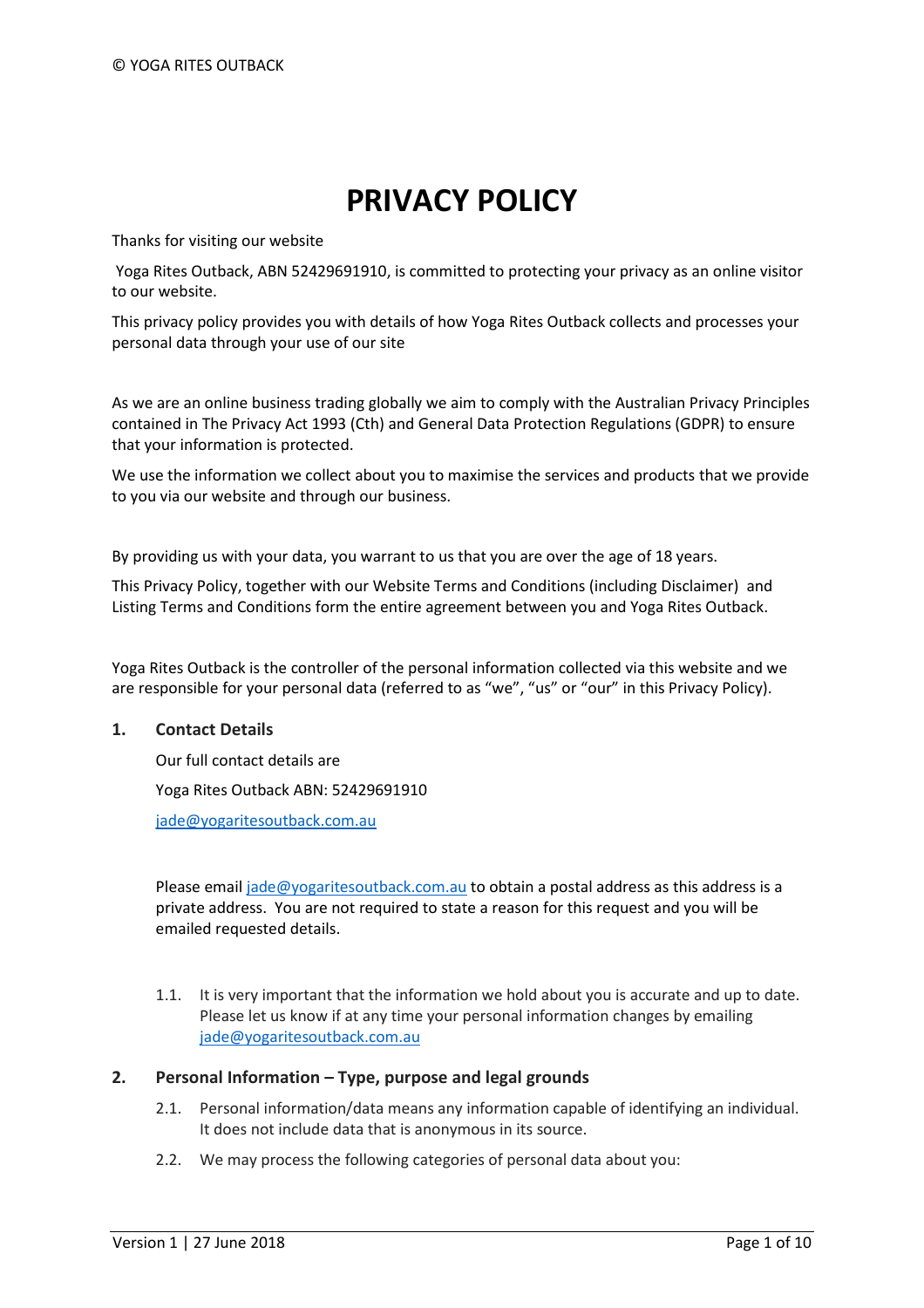# **2.2.1. Communication Information**

- 2.2.1.1. Communication information includes any communication that you send to us. This information can be sent to us through:
	- a. The contact form on our website;
	- b. The subscriber form on our website;
	- c. Email, text, social media messaging;
	- d. Social media posting; or
	- e. Through any other communication that you send to us.
- 2.2.1.2. We process this data for the purposes of:
	- a. Communicating with you;
	- b. For record keeping, and;
	- c. For the establishment, pursuance or defence of legal claims.
- 2.2.1.3. Our legal ground for this processing is our legitimate interests which in this case are to respond to communications sent to us, to keep records and to establish, pursue or defend legal claims.

#### **2.2.2. Customer Information**

- 2.2.2.1. Customer information or data includes any information you provide relating to any purchases of goods and/or services such as your name, title, billing address, delivery email address, phone number, contact details, purchase details and your card details.
- 2.2.2.2. We process this information to:
	- a. Supply the goods and/or services you have purchased, and;
	- b. To keep records of such transactions.
- 2.2.2.3. Our legal ground for this processing is the performance of a contract between you and us and/or taking steps at your request to enter into such a contract.

## **2.2.3. User Information/Data**

- 2.2.3.1. User information includes data about how you use our website and any online services together with any data that you may post for publication on our website or through other online services. We may collect, store and use:
	- a. information that you provide to us when using the services on our website or that is generated in the course of the use of those services (including the timing, frequency, and pattern of service use);
	- b. information contained in, or relating to, a personal or business account with our website (including name, email address, date and month of birth);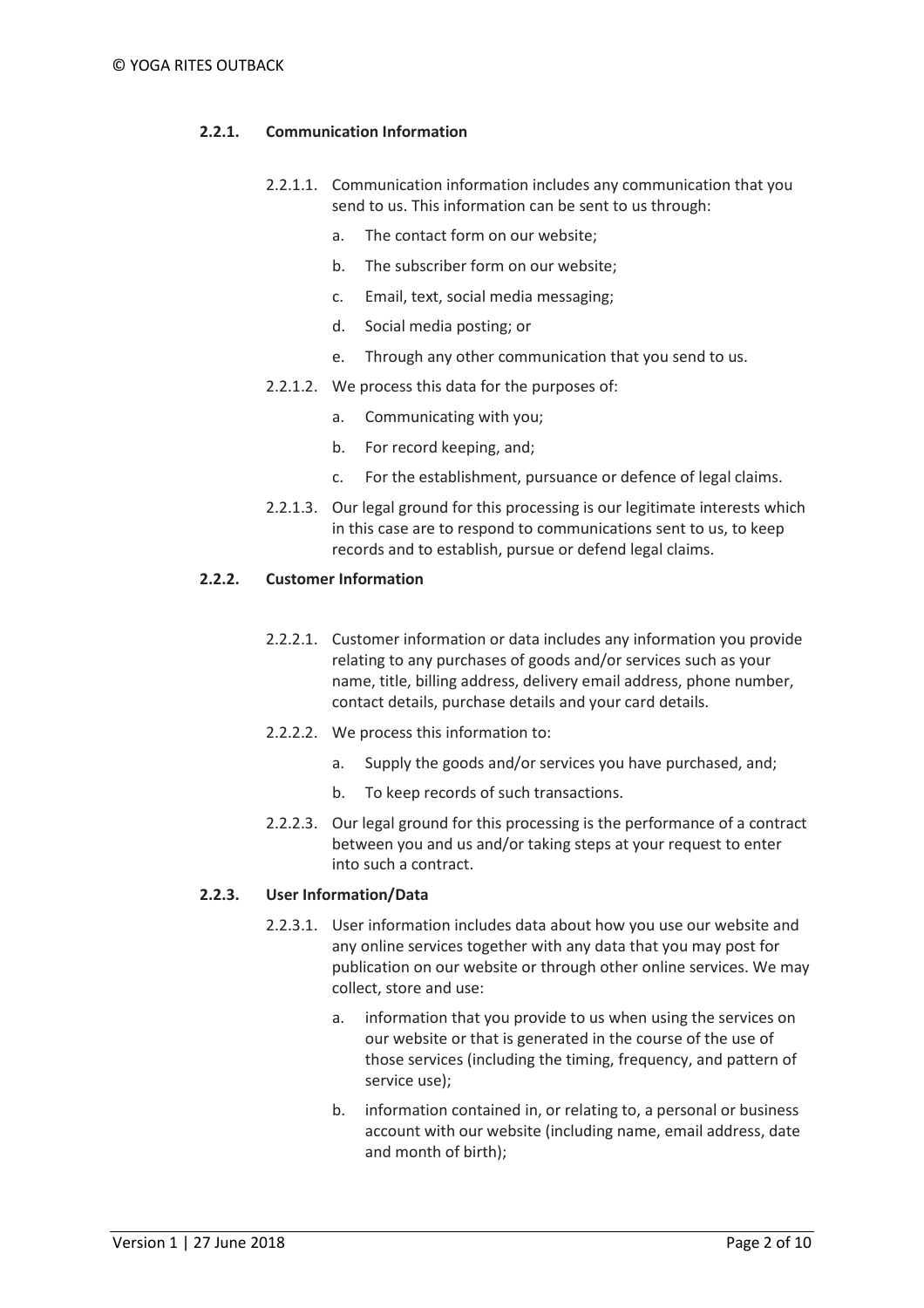- c. information that you provide when you provide feedback;
- d. information that you provide when you change your personal details or email preferences;
- e. information that you provide when you respond to a survey;
- f. information that you provide when you communicate with our customer support;
- g. any other personal information that you choose to send to us.
- 2.2.3.2. Before you disclose to us the personal information of another person, you must obtain that person's consent to both the disclosure and the processing of that personal information in accordance with this policy.
- 2.2.3.3. We process this data to
	- a. Operate our website and ensure relevant content is provided to you;
	- b. To ensure the security of our website;
	- c. To maintain backups of our website and/or databases and;
	- d. To enable publication and administration of our website, other online services, and business.
- 2.2.3.4. Our legal ground for this processing is our legitimate interests which in this case are to enable us to properly administer our website and our business.
- 2.2.3.5. We will not, without your express consent, supply your personal information to any third party for the purpose of their or any other third party's direct marketing.

## **2.2.4. Technical Data**

- 2.2.4.1. Technical data is information about your use of our website and online services such as information about your visits to, and use of this website, including your IP address, geographical location, browser type and version, operating system, referral source, length of visit, page views and website navigation paths.
- 2.2.4.2. The source of this data is from our analytics tracking system.
- 2.2.4.3. We process this data to analyse your use of our website and other online services, to administer and protect our business and website, to deliver relevant website content and advertisements to you and to understand the effectiveness of our advertising.
- 2.2.4.4. Our legal ground for this processing is our legitimate interests which in this case are to enable us to properly administer our website and our business and to grow our business and to decide our marketing strategy.

## **2.2.5. Financial Transactions**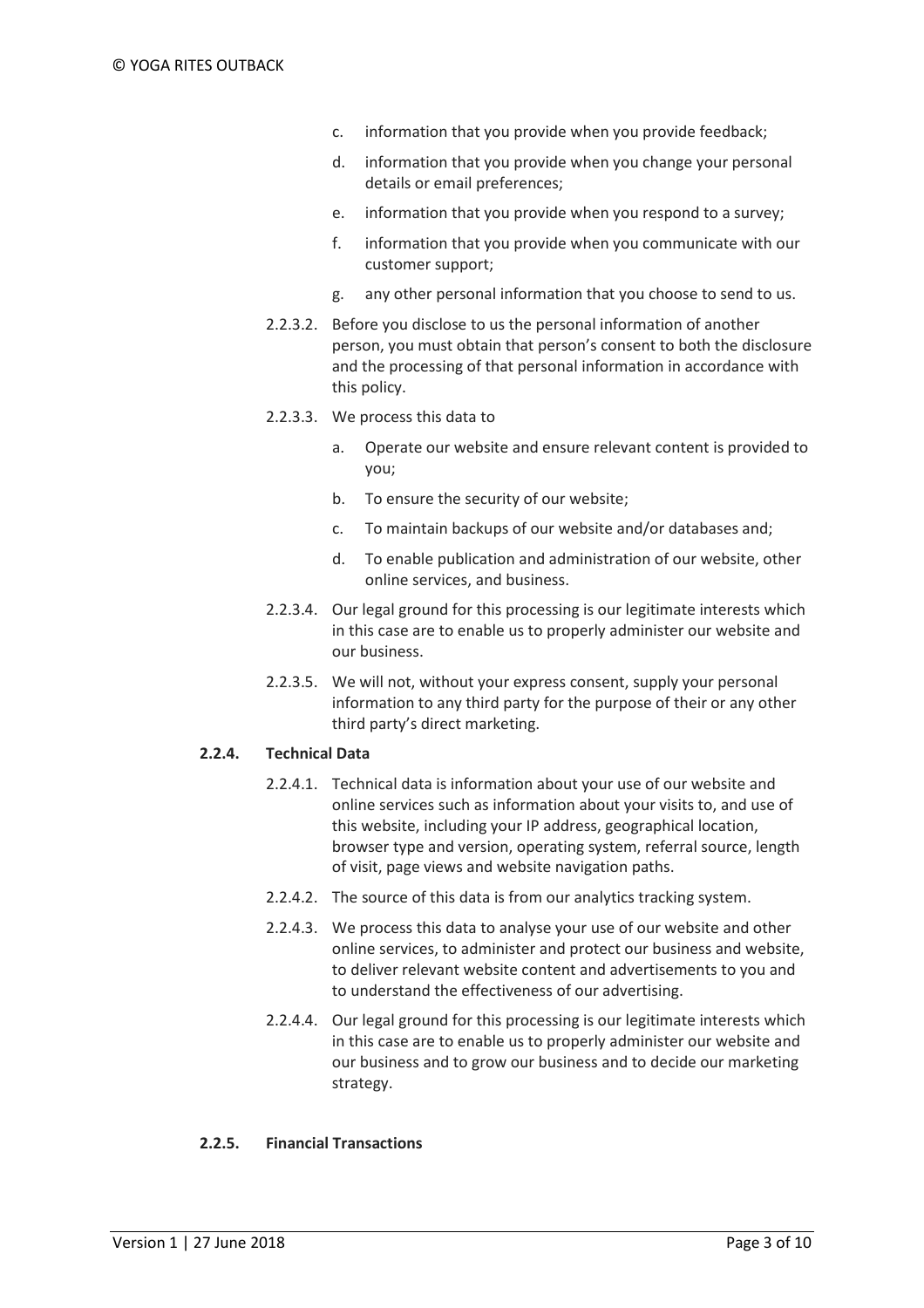- 2.2.5.1. All our website financial transactions are currently handled through our payment services provider. This may change from time-to-time.
- 2.2.5.2. We will share information with our payment services provider only to the extent necessary for the purposes of processing payments you make via our website, refunding such payments and dealing with complaints and queries relating to such payments and refunds.
- 2.2.5.3. All individual profile and company details are not used for any other purpose other than that described above.
- 2.2.5.4. Details are only supplied to a third-party supplier when it is required by law, for goods or services which you have purchased or to protect our copyright, trademarks and other legal rights.

## **2.2.6. Marketing Information/Data**

- 2.2.6.1. Marketing information includes data about your preferences in receiving marketing from us and our third parties, and your communication preferences.
- 2.2.6.2. We process this data to:
	- a. Enable you to receive our newsletter;
	- b. Enable you to participate in promotions such as competitions, prize draws and free giveaways;
	- c. To deliver relevant website content and advertisements to you and measure or understand the effectiveness of this advertising.
- 2.2.6.3. Our legal ground for this processing is our legitimate interests, which in this case, are to study how customers use our products/services, to develop them, to grow our business and to decide our marketing strategy.
- 2.2.6.4. We may use Customer, User, Technical and Marketing Information/Data to:
	- a. Deliver relevant website content and advertisements to you (including Facebook adverts or other display advertisements) and;
	- b. Measure or understand the effectiveness of the advertising we offer to you.
- 2.2.6.5. Our legal ground for this processing is legitimate interest which is to grow our business.
- 2.2.6.6. We may also use such data to send other marketing communications to you and our legal grounds for doing so is either your consent or legitimate interest namely to grow our business. (Please see Marketing Communications below – Section 4).

## **2.2.7. Sensitive Data**

We do not collect any Sensitive Data about you. Sensitive data refers to data that includes details about your race or ethnicity, religious or philosophical beliefs, sex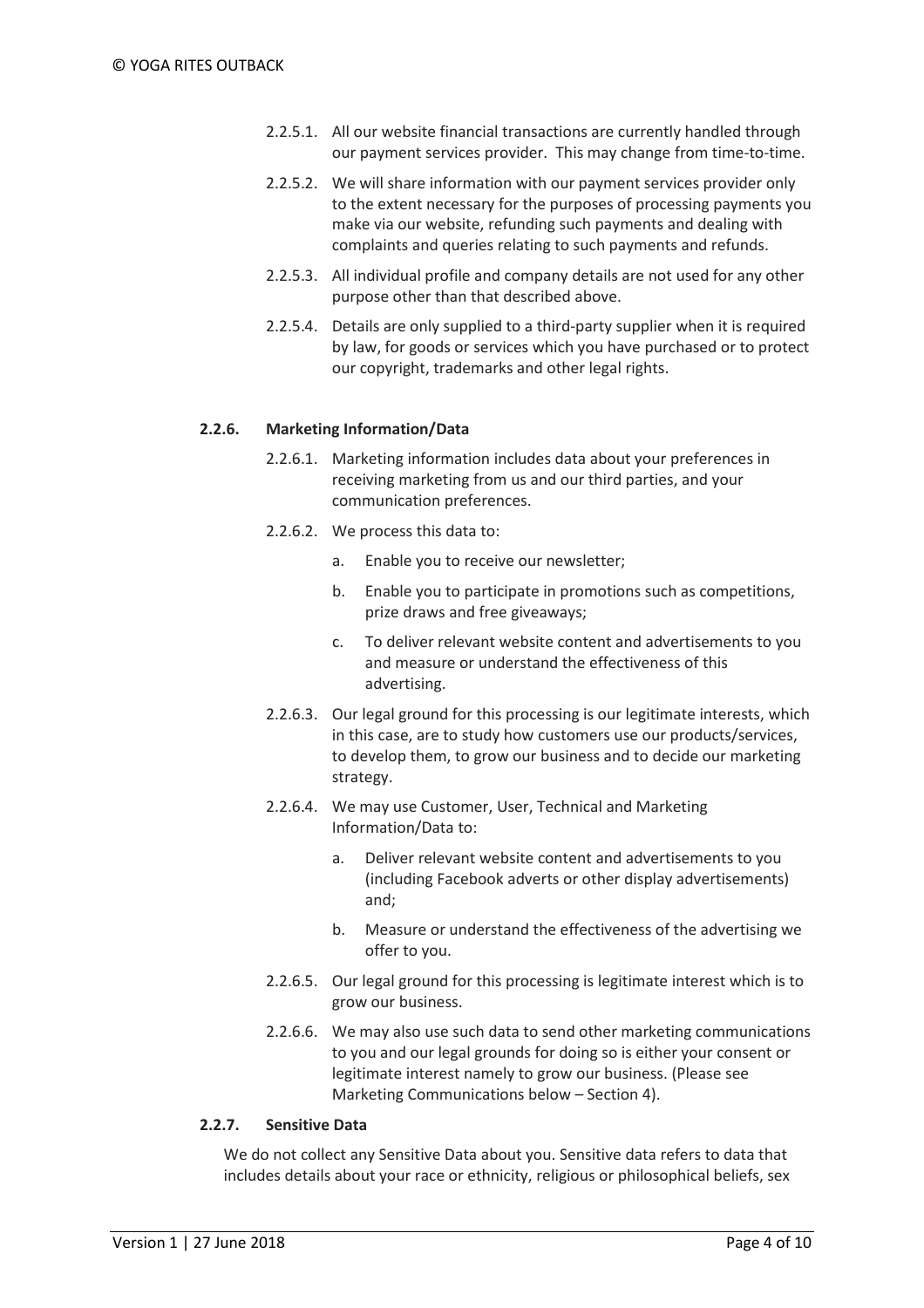life, sexual orientation, political opinions, trade union membership, information about your health and genetic and biometric data. We do not collect any information about criminal convictions and offences.

# **2.2.8. Contract Obligations**

- 2.2.8.1. Where we are required to collect personal data by law, or under the terms of the contract between us, and you do not provide us with that data when requested, we may not be able to perform the contract (for example, to deliver goods or services to you).
- 2.2.8.2. If you don't provide us with the requested information, we may have to cancel a product or service you have ordered but if we do, we will notify you at the time.

## **2.2.9. Use of Personal Information**

- 2.2.9.1. We will only use your personal data for the purpose it was collected for or reasonably compatible purposes if necessary. In the event we need to use your details for an unrelated new purpose we will let you know and explain the legal grounds for processing.
- 2.2.9.2. We may process your personal information without your knowledge or consent where this is required or permitted by law.

#### **3. How your personal information is collected**

#### **3.1. Cookies**

- 3.1.1. We may automatically collect certain data from you as you use our website by using cookies and similar technologies.
- 3.1.2. A "cookie" is a piece of information that is stored on your computer's hard drive and which records how you move your way around a website so that, when you revisit that website, it can present tailored options based on the information stored about your last visit. Cookies can also be used to analyse traffic and for advertising and marketing purposes.
- 3.1.3. Cookies are used by nearly all websites and do not harm your system.
- 3.1.4. If you want to check or change what types of cookies you accept, this can usually be altered within your browser settings. You can block cookies at any time by activating the setting on your browser that allows you to refuse the setting of all or some cookies. By not blocking cookies and continuing to browse you are authorising the use of cookies. If you use your browser settings to block all cookies (including essential cookies) you may not be able to access all or parts of our site.

#### **3.2. How do we use cookies?**

3.2.1. We use cookies to track your use of our website. This enables us to understand how you use the site and track any patterns with regards how you are using our website. This helps us to develop and improve our website as well as products and/or services in response to what you might need or want.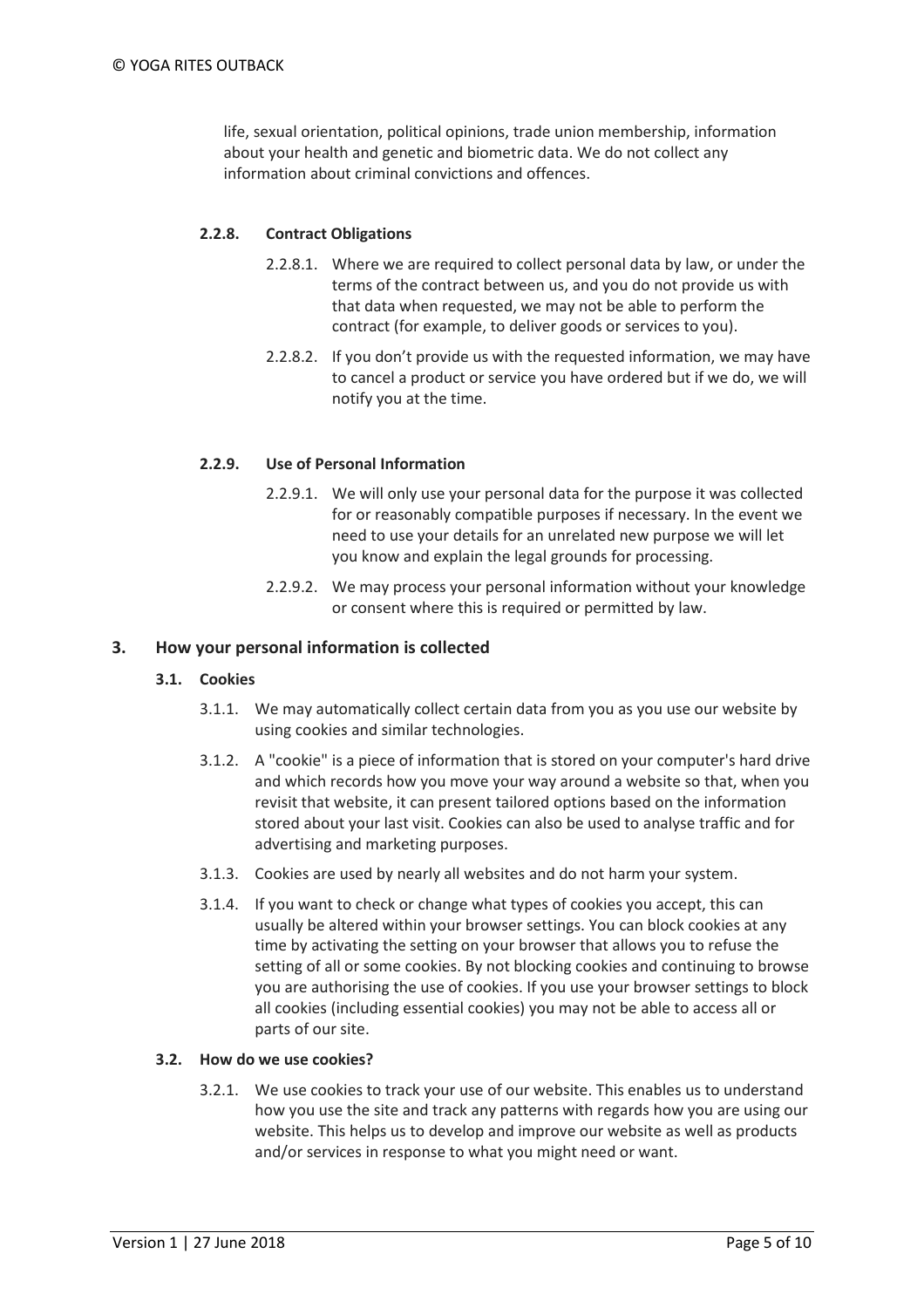# **3.3. Types of Cookies:**

- 3.3.1. Session cookies: these are only stored on your computer during your web session and are automatically deleted when you close your browser – they usually store an anonymous session ID allowing you to browse a website without having to log in to each page but they do not collect any personal data from your computer; or
- 3.3.2. Persistent cookies: a persistent cookie is stored as a file on your computer and it remains there when you close your web browser. The cookie can be read by the website that created it when you visit that website again. We use persistent cookies for Google Analytics.

# **3.4. Cookies categories:**

- 3.4.1. Strictly necessary cookies: These cookies are essential to enable you to use the website effectively, such as when buying a product and/or service, and therefore cannot be turned off. Without these cookies, the services available to you on our website cannot be provided. These cookies do not gather information about you that could be used for marketing or remembering where you have been on the internet.
- 3.4.2. Performance cookies: These cookies enable us to monitor and improve the performance of our website. For example, they allow us to count visits, identify traffic sources and see which parts of the site are most popular.
- 3.4.3. Functionality cookies: These cookies allow our website to remember choices you make and provide enhanced features. For instance, we may be able to provide you with news or updates relevant to the services you use. They may also be used to provide services you have requested such as viewing a video or commenting on a blog. The information these cookies collect is usually anonymised.
- 3.4.4. Please note that third parties who advertise on our website (including, for example, advertising networks and providers of external services like web traffic analysis services) may also use cookies, over which we have no control. These cookies are likely to be analytical/performance cookies or targeting cookies.

# **4. Marketing Communications**

- 4.1. Our lawful ground of processing your personal data to send you marketing communications is either your consent or our legitimate interests, namely to grow our business.
- 4.2. We may send you marketing communications if:
	- **4.2.1.** You made a purchase or asked for information from us about our goods or services; or
	- **4.2.2.** You agreed to receive marketing communication and, in each case, you have not opted out of receiving such communications since.
	- **4.2.3.** You are a company, we may send you marketing emails without your consent. You may opt out of receiving marketing emails from us at any time.

## **4.3. Express consent**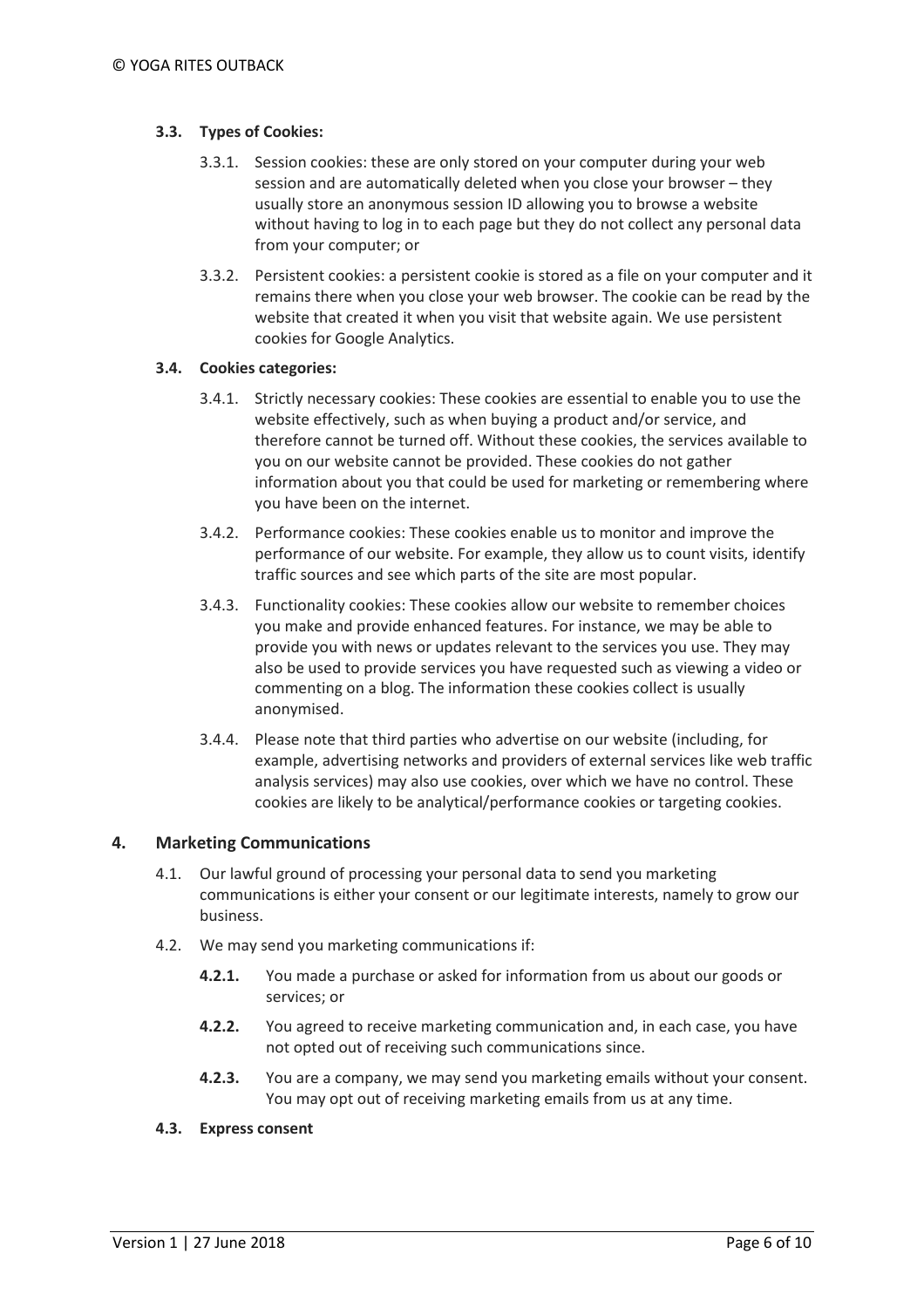# © YOGA RITES OUTBACK

**4.3.1.** It is unlikely that Yoga Rites Outback will share your personal data with any third party for their own marketing purposes, however, in such circumstances, we will obtain your express consent.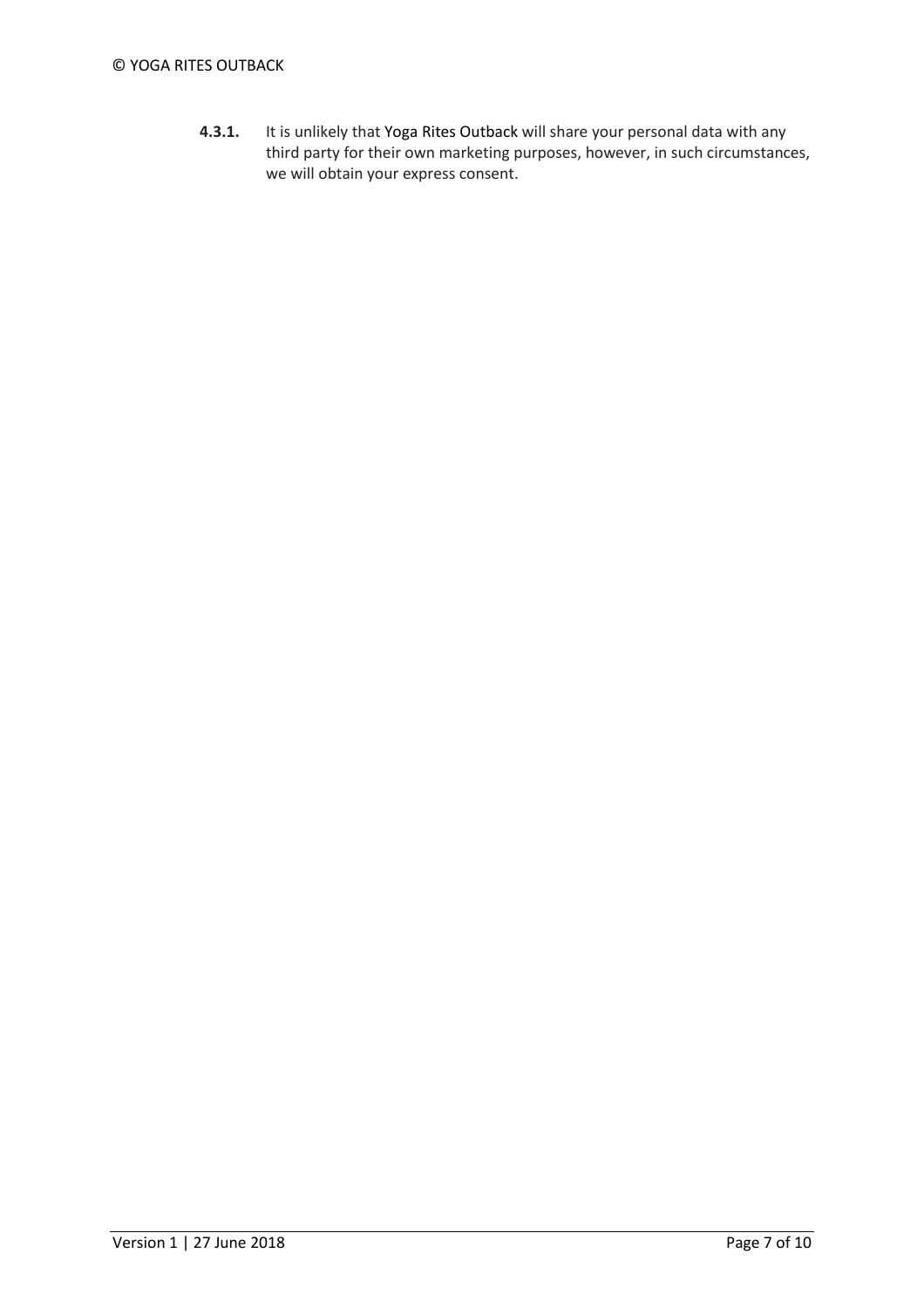# **4.4. Stopping marketing messages**

- **4.4.1.** You can ask us or third parties to stop sending you marketing messages at any time by:
	- 4.4.1.1. following the opt-out links on any marketing messages sent to you, or
	- 4.4.1.2. Emailing us at [jade@yogaritesoutback.com.au](mailto:jade@yogaritesoutback.com.au) at any time.
- **4.4.2.** If you opt out of receiving marketing communications this opt-out does not apply to personal data provided as a result of other transactions, such as purchases, warranty registrations, returns, replacements etc.

## **5. Disclosures of Your Personal Data**

- 5.1. We may have to share your personal data with the parties set out below:
	- **5.1.1.** Service providers who provide IT and system administration services.
	- **5.1.2.** Professional advisers including lawyers, bankers, auditors, and insurers.
	- **5.1.3.** Government bodies that require us to report processing activities.
	- **5.1.4.** Market Researchers and Analysts.
	- **5.1.5.** Marketing agencies we may engage from time-to-time.
	- **5.1.6.** Third parties to whom we sell, transfer, or merge parts of our business or our assets.
- 5.2. We require all third parties to whom we transfer your data to respect the security of your personal data and to treat it in accordance with the law. We only allow such third parties to process your personal data for specified purposes and in accordance with our instructions.

# **6. International Transfers (for example to our preferred email marketing platform or CRM)**

- 6.1. Whenever we transfer your personal data we do our best to ensure a similar degree of security of data by ensuring at least one of the following safeguards is in place:
	- **6.1.1.** If you are a resident of the European Union, we will only transfer your personal data to countries that the European Commission have approved as providing an adequate level of protection for personal data by; or
	- **6.1.2.** Where we use certain service providers, we may use specific contracts or codes of conduct or certification mechanisms approved by the European Commission which give personal data the same protection it has in Europe; or
	- **6.1.3.** If we use US-based providers that are part of EU-US Privacy Shield, we may transfer data to them, as they have equivalent safeguards in place.
- 6.2. If none of the above safeguards is available, we may request your explicit consent to the specific transfer. You will have the right to withdraw this consent at any time.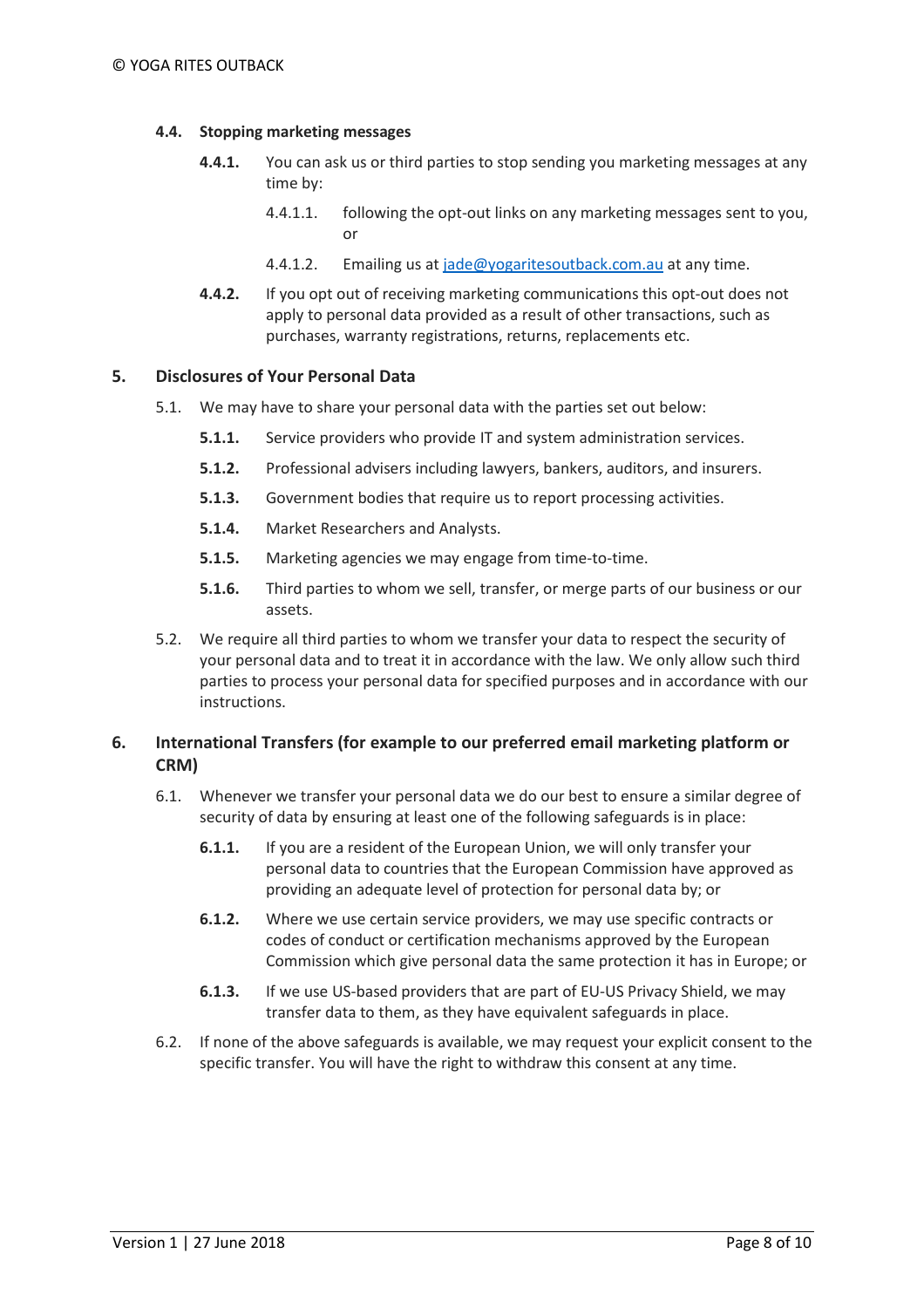# **7. Data Security**

- 7.1. We strive to ensure the security, integrity, and privacy of personal information submitted to our website, and we periodically update our security measures in light of current technologies.
- 7.2. We will take reasonable technical and organisational precautions to prevent the loss, misuse or alteration of your personal information.
- 7.3. You acknowledge that the transmission of information over the internet is inherently insecure, and we cannot guarantee the security of data sent over the internet.
- 7.4. We have procedures in place to deal with any suspected personal data breach and will notify you and any applicable regulator of a breach if we are legally required to.

# **8. Data Retention**

- 8.1. We will only retain your personal data for as long as necessary to fulfil the purposes we collected it for, including for the purposes of satisfying any legal, accounting, or reporting requirements.
- 8.2. For tax purposes, the law requires us to keep basic information about our customers (including Contact, Identity, Financial and Transaction Data) for five years after they stop being customers.
- 8.3. In some circumstances, we may delete identifying components of your data for research or statistical purposes in which case we may use this information indefinitely without further notice to you.

# **9. Your Legal Rights**

- 9.1. Under data protection laws you have rights in relation to your personal data that include the right to request access, correction, erasure, restriction, transfer, to object to processing, to portability of data and (where the lawful ground of processing is consent) to withdraw consent.
- 9.2. If you wish to exercise any of the rights set out above, please email us at [jade@yogaritesoutback.com.au.](mailto:jade@yogaritesoutback.com.au)
- 9.3. In order to respond to any request, we will require the following information:
	- **9.3.1.** your name and address; and
	- **9.3.2.** your contact telephone numbers
- 9.4. There is no fee chargeable to access your personal data however we may charge a fee if your request is clearly unfounded, repetitive or excessive, or refuse to comply with your request in these circumstances.
- 9.5. As a security measure to ensure your data is not disclosed to any person who has no right to receive it we may request further information from you.
- 9.6. We try to respond to all legitimate requests within 30 days unless the request is complex or where there are multiple requests. If our response is likely to exceed 30 days you will be notified.
- 9.7. If you are not happy with any aspect of how we collect and use your data please contact us first so we may attempt to resolve your issue immediately. You also have the right to complain to the Office of the Australian Privacy Commissioner